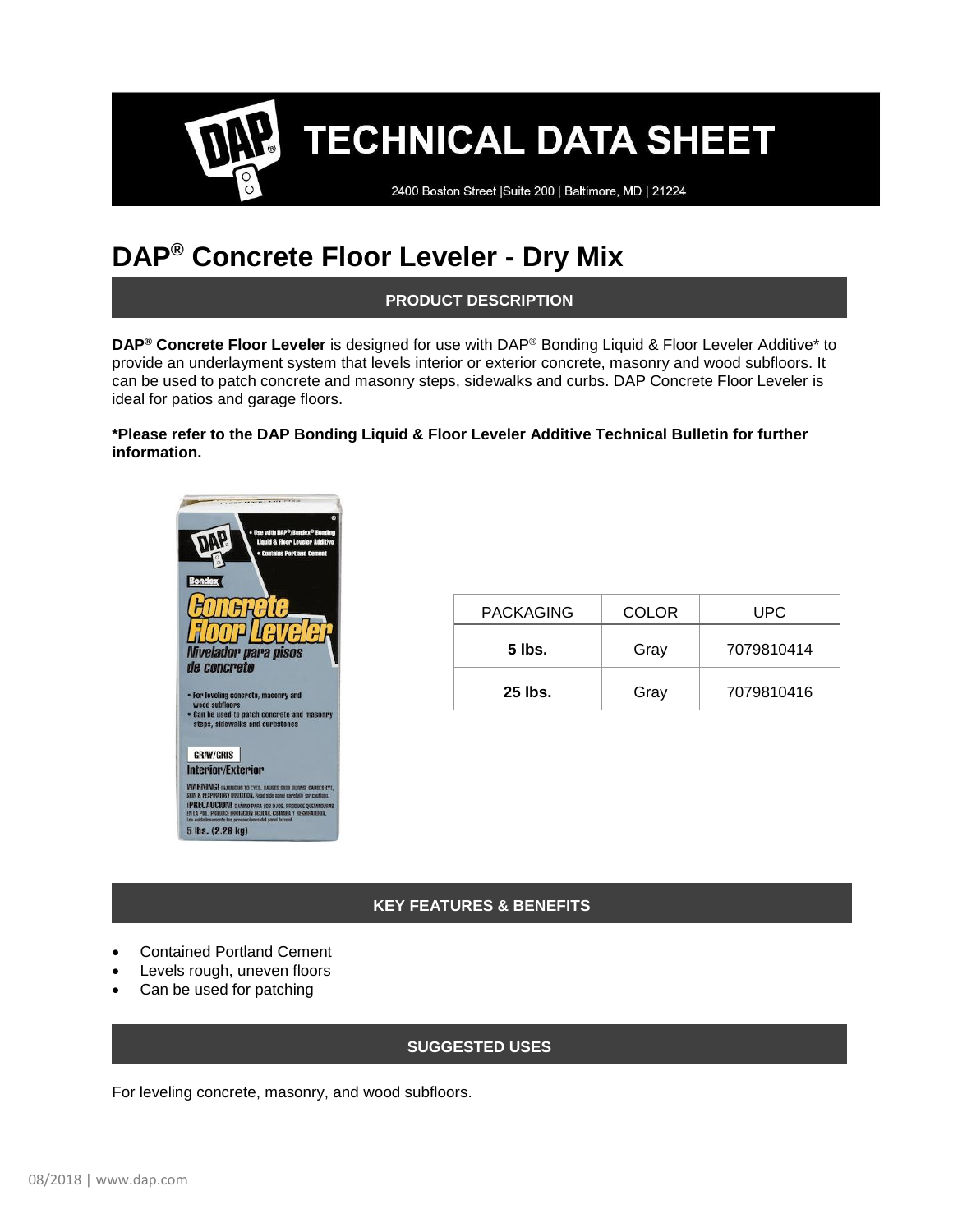# **TECHNICAL DATA SHEET**

2400 Boston Street | Suite 200 | Baltimore, MD | 21224

## **KEY FEATURES & BENEFITS**

#### **Surface Preparation & Application**

- 1. Surface must be structurally sound, clean, and free of dust, dirt, paint, soap film, oil, adhesive, grease, chemical concrete curing compounds, and other foreign material.
- 2. Clean surfaces with damp mop and nail any loose wood flooring prior to application.
- 3. In a clean container add DAP Concrete Floor Leveler to DAP Bonding Liquid & Floor Leveler Additive in specified ratio. Do not mix more materials than can be used in 45 minutes.
- 4. Do not use mixture after it has begun to set.
- 5. Apply a skim coat of the mixture to fill all broken areas, depressions, and cracks in surface of substrate, level and smooth to a feather edge with a gauged spreader or trowel.
- 6. For repairs greater than 1/2 inch in thickness, apply two equal  $\frac{1}{4}$ " layers, allowing the first layer to dry before applying the second. Do not over trowel. Do not use for repairs exceeding 1 inch in total thickness.
- 7. If painting is desired, always use a high-quality, latex-based or masonry paint rated for traffic application. Paint may only be applied to a fully cured DAP Concrete Floor Leveler (28 days).

#### Mixing Ratios and Coverage:

| <b>Dry Floor Leveler</b> | <b>Bonding</b> |
|--------------------------|----------------|
| 5 lb.                    | 1 Pint         |
| $25$ lb.                 | 2.5 Quarts     |

**Driguid Bonding Liquid Bonding Coverage at 1/8" Thickness** 5 Square Feet s. 25 Square Feet

#### **TYPICAL PHYSICAL & CHEMICAL PROPERTIES**

| Working Time:                   | 45 minutes                                                                             |
|---------------------------------|----------------------------------------------------------------------------------------|
| Setting Time:                   | 3 to 4 hours (allow at least 24 hours of curing prior to<br>installing floor covering) |
| Final Cure:                     | 28 days                                                                                |
| Freezing:                       | Additive stable 5 cycles at 0°F                                                        |
| <b>Application Temperature:</b> | $+40^{\circ}$ F                                                                        |
| Clean-up:                       | With water immediately after use                                                       |
| Shelf Life:                     | 12 months                                                                              |